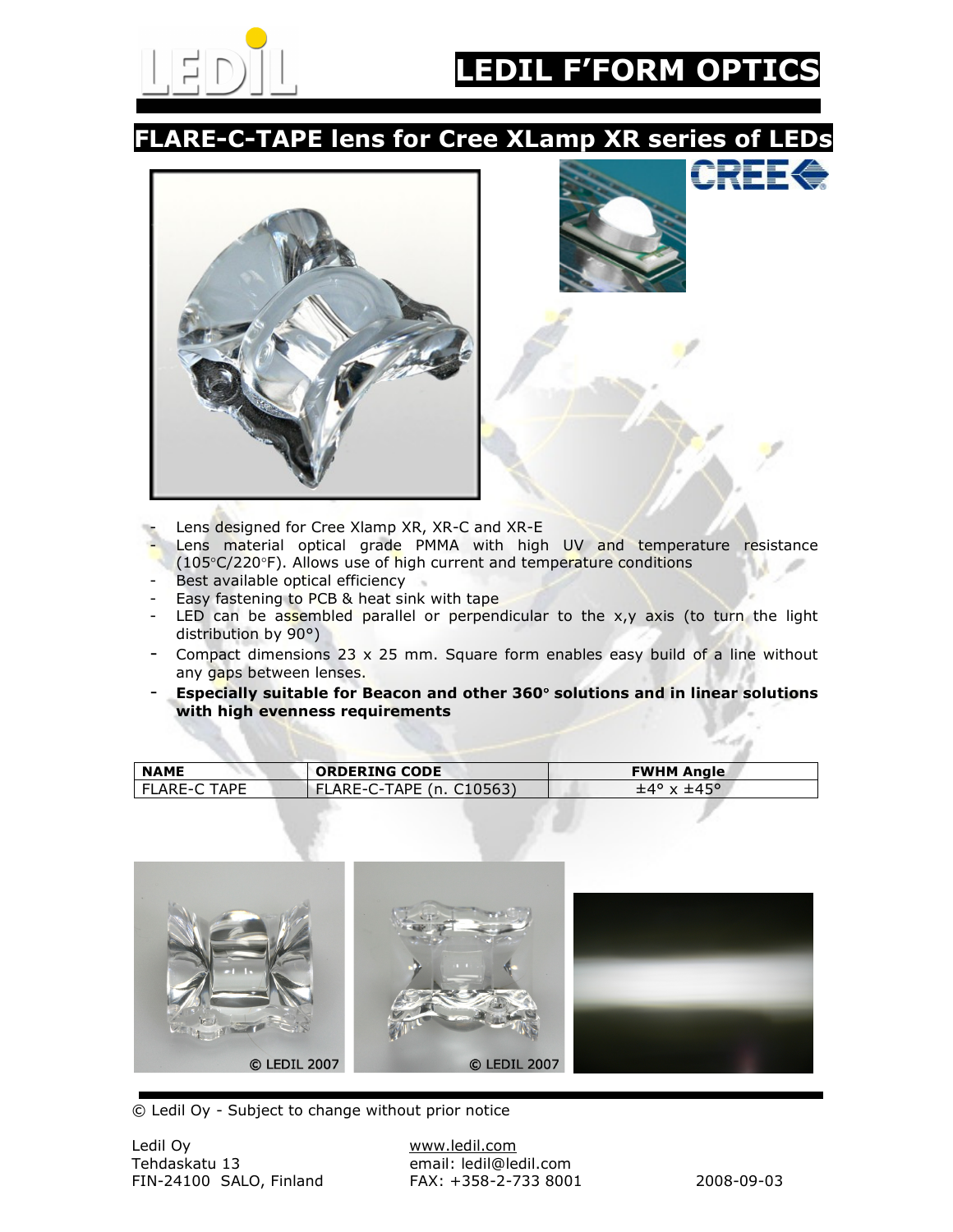

# EDIL F'FORM OPTI

### MEASUREMENTS







© Ledil Oy - Subject to change without prior notice

Ÿ.

صراه

J AP